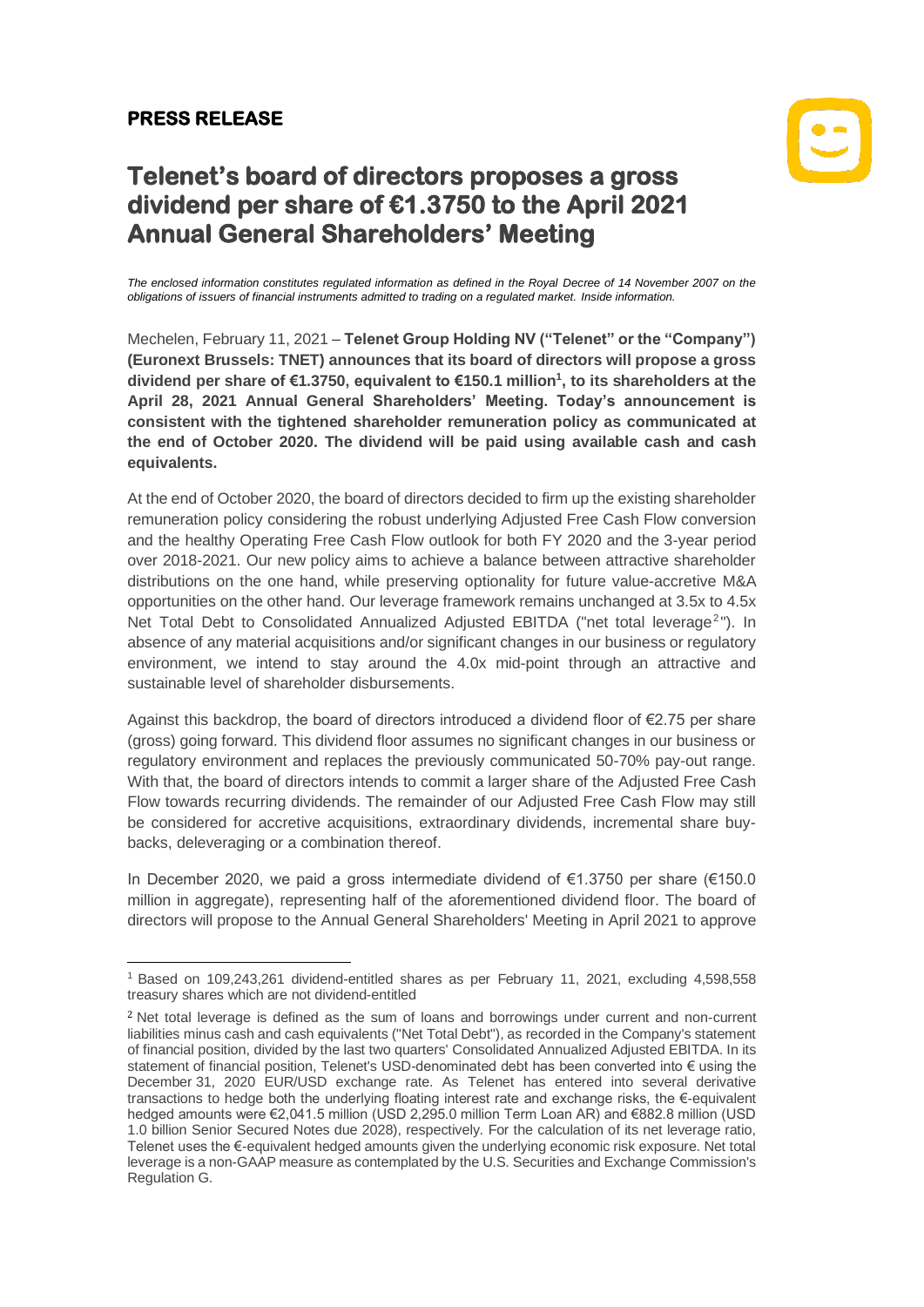the payment of the remaining gross dividend of €1.3750 per share (€150.1 million in total<sup>1</sup>). If and when approved, the dividend will be paid on May 5, 2021 with the Telenet shares trading ex-dividend on Euronext Brussels as of May 3, 2021. Including the payment of such dividend, the total gross dividend paid would equal €2.75 per share, or €300.1 million in aggregate, up 47% versus the dividend per share paid over the FY 2019 Adjusted Free Cash Flow.

## Dividend payment details<sup>3</sup>

- **Gross dividend per share of €1.3750 (net €0.9625 per share):** The gross dividend per share was determined at €1.3750, equivalent to €150.1 million on an aggregated basis (based on the number of dividend-entitled shares outstanding at February 11, 2021).
- **Ex-dividend date of May 3, 2021:** As of the opening of the Euronext Brussels stock exchange on May 3, 2021, the Telenet shares will trade ex-dividend.
- **Record date of May 4, 2021**
- **Payment date of May 5, 2021:** The effective payment of the dividend to both registered shareholders and holders of dematerialised shares will occur on May 5, 2021. The payment of the dividend will be subject to 30% withholding tax under Belgian law. The received net dividend per share of €0.9625 can, however, differ for foreign shareholders depending on the existence of certain double tax treaties between Belgium and certain foreign countries. In order to benefit from the reduced withholding tax, shareholders will need to formally submit a tax certificate to ING Belgium, acting as paying agent on behalf of the Company, at the latest 10 calendar days after the actual payment date.

<sup>&</sup>lt;sup>3</sup> Subject to shareholder approval at the April 28, 2021 Annual General Shareholders' Meeting